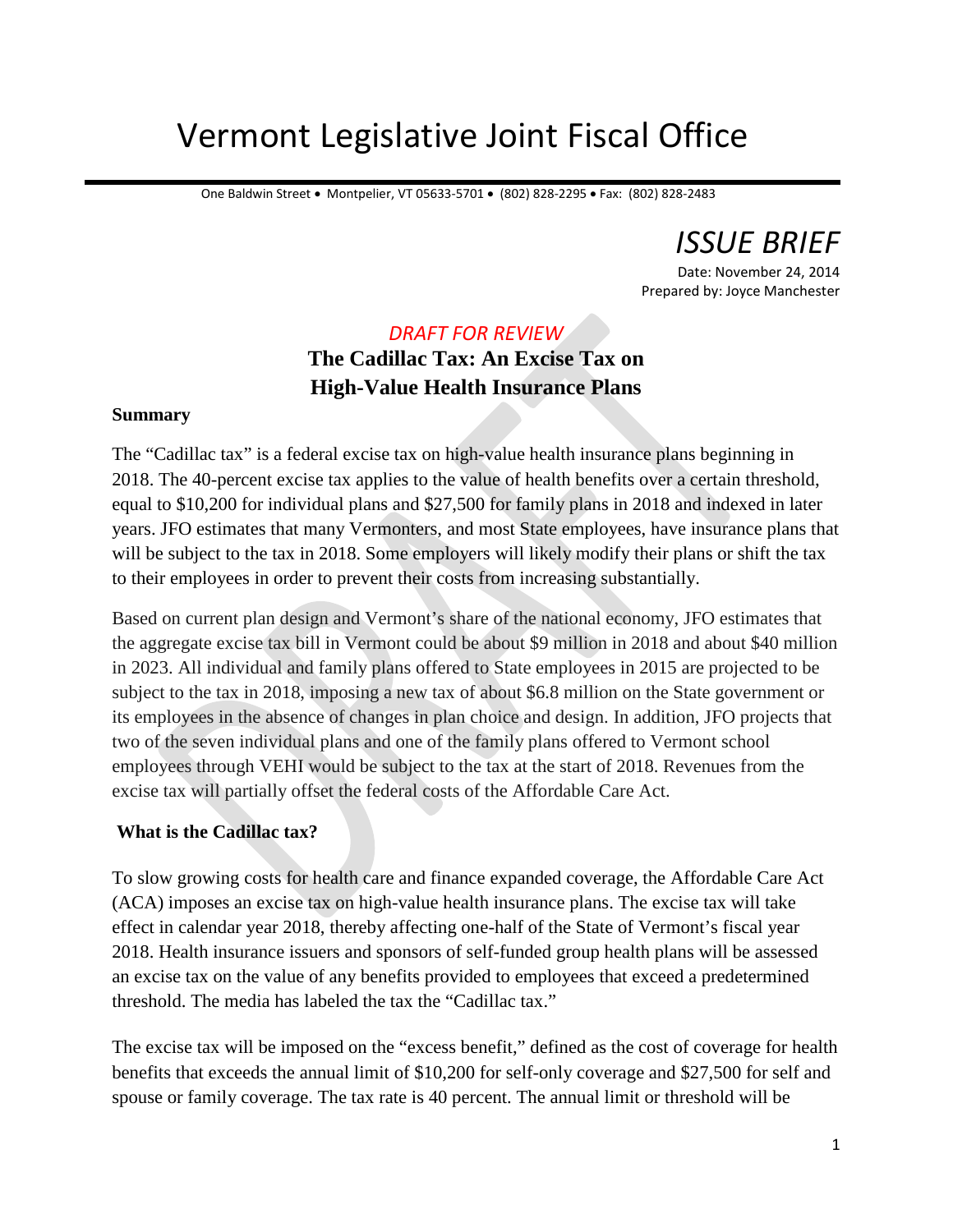adjusted for individuals in high-risk professions, such as law enforcement, and may also be adjusted by age and gender. For example, the limits may be higher (\$11,850 single, \$30,950 self and spouse or family) for employers with a disproportionately older population. Analysts expect that more specific regulations will be forthcoming from the IRS. The threshold will increase by the rate of general inflation plus one percent in 2019 and 2020, and by the rate of general inflation in each year beyond 2020. It will be rounded to the nearest \$50. Historically, the rate of health care inflation has exceeded the rate of general inflation, suggesting that more plans will become subject to the tax over time. Revenues from the excise tax will partially offset the federal costs of the Affordable Care Act.

The cost of coverage subject to the tax is more expansive than just the total premium. It also includes employer contributions to a health reimbursement account (HRA), employer and employee contributions to a health flexible spending account (FSA), and employer and employee salary reduction contributions to a health savings account (HSA). In this Issue Brief, we look only at the total premium and therefore likely underestimate the reach of the tax.

For self-funded plans, the "COBRA equivalent" will be used to determine the cost of coverage. In those cases, the cost of coverage is determined by the amount the employer would charge individuals on COBRA who no longer work for the employer but have the right to pay the full cost of the health insurance that was previously paid in part by their employer. Again, forthcoming regulations will set the exact rules for determining the COBRA rate and how the tax will be paid.

Some analysts are concerned that the administrative costs associated with the new excise tax could be quite high. Reporting requirements could be complex, especially for employers that have HRA, FSA, or HSA plans that will be included in the taxable amount. JFO has not estimated the implications of those costs.

#### **How will the excise tax affect Vermonters in general and Vermont State employees, school employees, and people who buy health insurance on the exchange in particular?**

Some Vermonters in the private sector may have health insurance plans that would be subject to the excise tax, but we have not yet obtained data on those plans. At the same time, most Vermont State employees and school employees will have plans that are subject to the tax in 2018 or several years thereafter. In addition, Vermonters who purchase the platinum plans on the health insurance exchange will face the tax early in the next decade.

To get a ballpark figure of the new tax burden statewide in Vermont stemming from the excise tax on high-value health insurance plans, we turn to nationwide estimates from the Congressional Budget Office (CBO). CBO assumes that some employers will reduce the value of their plans to avoid the tax, but others will simply pay it. The estimates suggest that \$5 billion will be collected nationwide through the Cadillac tax in fiscal year 2018. That sum would grow to \$22 billion in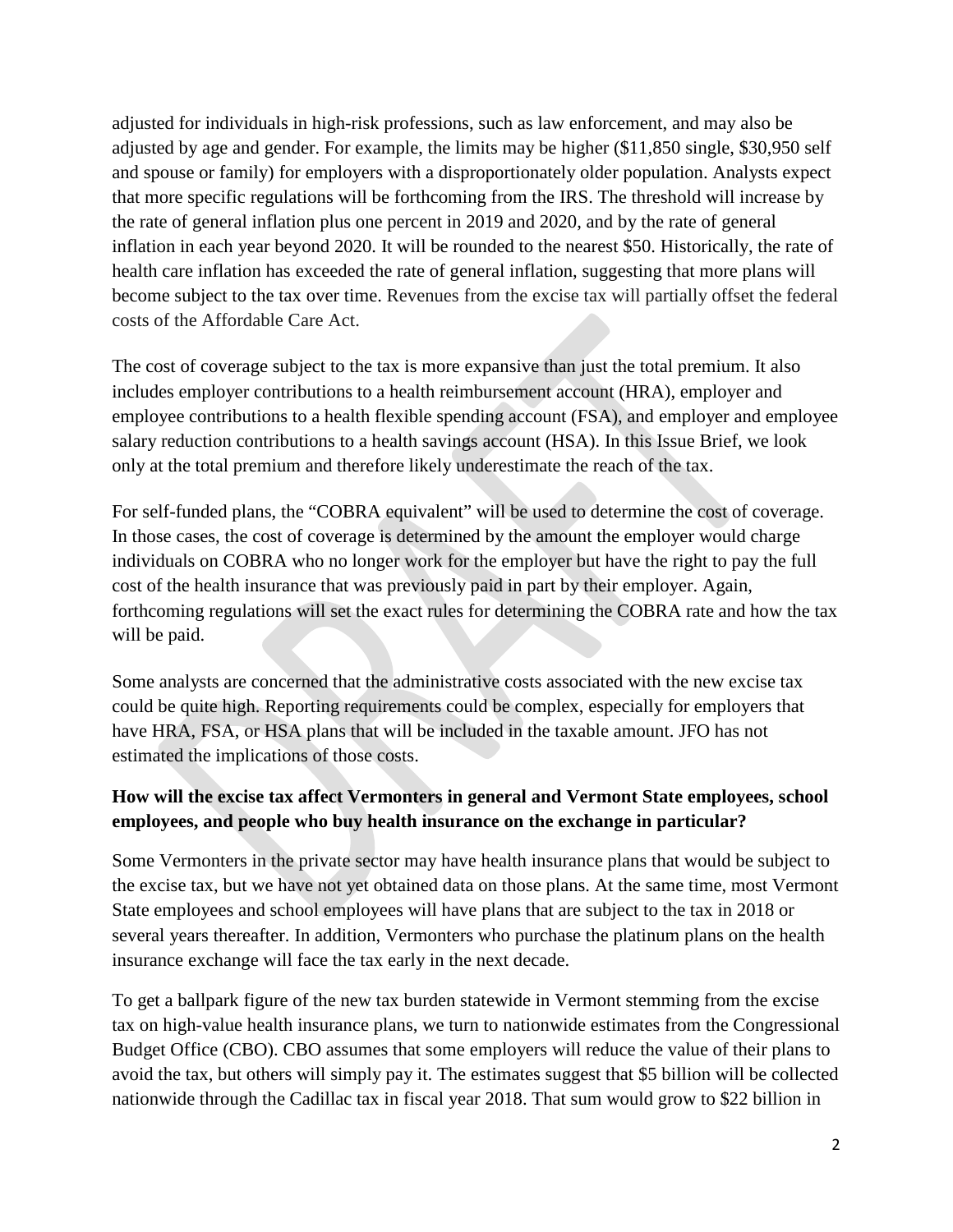fiscal year 2023. Vermont generally accounts for 0.18 percent of U.S. economic activity,<sup>1</sup> suggesting that insurance companies and self-insured employers would pay about \$9 million in 2018 on behalf of Vermonters who have high-value health insurance policies. That estimate for Vermont may be low given the prevalence of higher value plans in the State. For example, a Pew report on state employee health plan spending in 2013 finds that Vermont State employees have the fifth highest average total premium in the country. Based on the national estimates, the excise tax levy for Vermont is estimated to reach \$40 million in 2023.

Impact on Vermont State Employees. Information on premium amounts and enrollment for Vermont State employees and retirees under age 65 offers insight on how the Cadillac tax could affect public plans. For 2015, Vermont State employees and retirees may choose one of two health insurance plans.<sup>2</sup> Based on the announced 2015 premium amounts, the Total Choice Plan for both individuals and families would be subject to the excise tax in 2015 if it were already in effect. JFO estimates that both the Total Choice Plan and the SelectCare POS Plan for individuals and families would be subject to the excise tax in 2018 (see Table 1).<sup>3</sup> For example, the Total Choice plan for individuals is projected to be subject to the excise tax on about \$3,500 of excess benefits, resulting in a tax of about \$1,400. The excess benefit in the SelectCare family plan is projected to be about \$4,000, for a tax of about \$1,600. Given the distribution of individual and family plans in Total Choice and SelectCare POS plans in 2014, the total excise tax for all State employees could be about \$6.8 million in 2018.

Impact on Vermont School Employees. Active school employees and retired school employees under age 65 covered by the Vermont Education Health Initiative (VEHI) may choose one of seven health insurance plans. Using premium amounts for the 2014–2015 school year updated with the 2015–2016 projected range of increase, JFO estimates that two of the seven plans for individuals and one of the family plans would be subject to the tax in the first half of calendar year 2018; three of the plans for individuals and families would be subject to the tax in the second half of 2018 (see Table 2). In the second half of 2019, JFO estimates that two more plans, including the most popular plan, would become subject to the tax.<sup>4</sup>

<sup>&</sup>lt;sup>1</sup> Data from the Bureau of Economic Analysis show that Vermont GDP has been approximately 0.18 percent of U.S. GDP in recent years.

 $2^2$  Three plans were offered until 2015, but as a result of collective bargaining between the State and Vermont State Employees' Association in 2014, the State Employees' Health Plan will no longer offer the option of the HealthGuard PPO Plan.

 $3$  Premiums in future years increase with the preliminary consensus annual growth rates for non-Medicare, non-Medicaid health care costs developed by the Administration, RAND, and JFO. The projected trend for 2015 through 2018 is 6.2 percent, 6.1 percent, 7.7 percent, and 6.6 percent, respectively. For years beyond 2018, the consensus trend is 6.25 percent. See "Preliminary Consensus Health Care Spending Trends," October 28, 2014. http://www.leg.state.vt.us/jfo/healthcare/health\_spending\_trend\_memo\_final.pdf.

 $\overline{4}$  VEHI uses lower growth rates for future premiums than those assumed here; VEHI projects that none of its plans would be subject to the tax in 2018.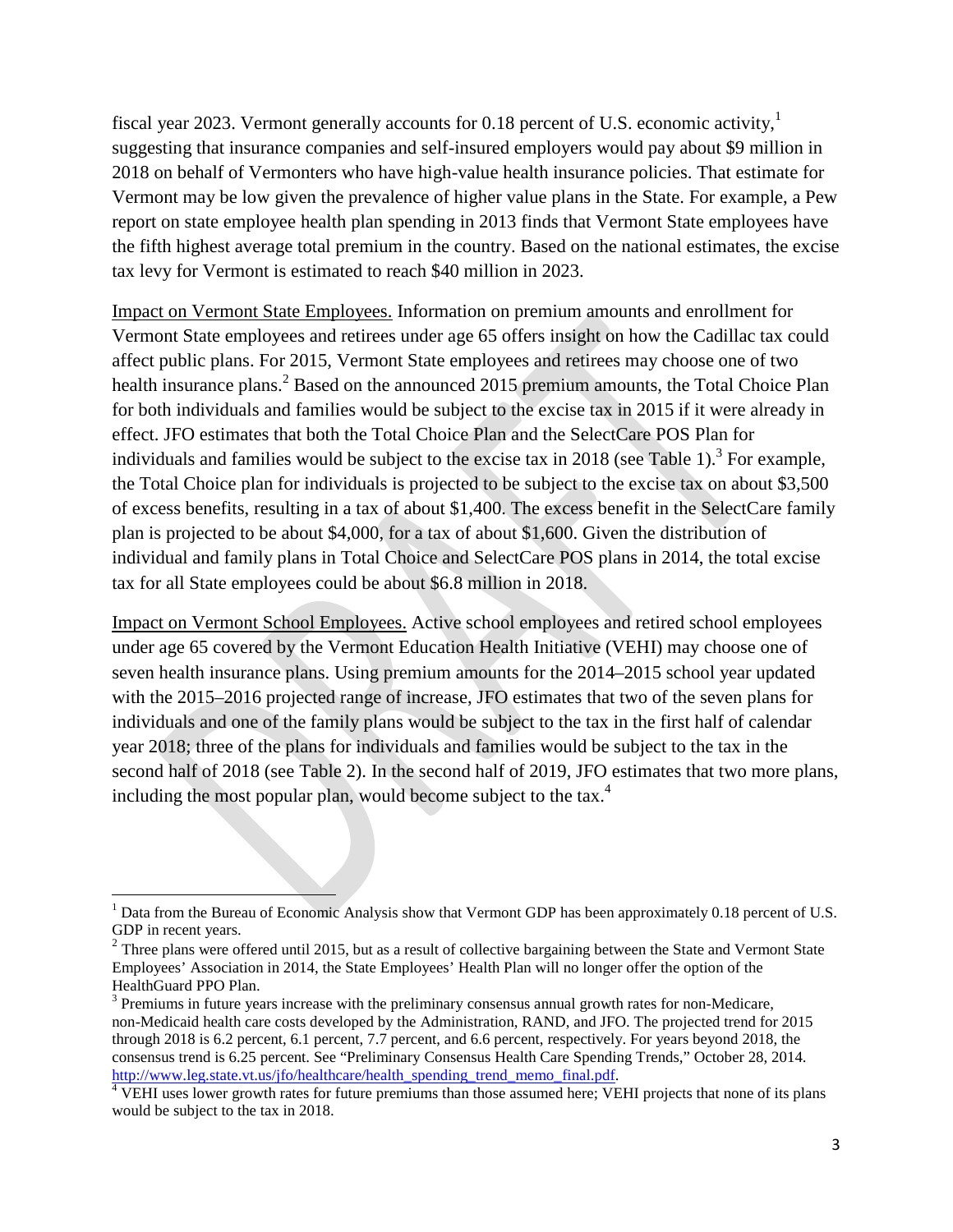| Table 1.                               |                      |                      |                     |                       |                   |
|----------------------------------------|----------------------|----------------------|---------------------|-----------------------|-------------------|
| <b>Premiums for VT State Employees</b> |                      |                      |                     |                       |                   |
|                                        | Annual               | Annual               |                     |                       | <b>Excise Tax</b> |
|                                        | <b>Total Premium</b> | <b>Total Premium</b> | <b>Annual Limit</b> | <b>Excess Benefit</b> | Liability         |
|                                        | in 2015              | in 2018              | in 2018             | in 2018               | in 2018           |
| <b>Total Choice Plan</b>               |                      |                      |                     |                       |                   |
| <b>One Person</b>                      | \$11,257             | \$13,661             | \$10,200            | \$3,461               | \$1,384           |
| <b>Two Person</b>                      | \$22,513             | \$27,321             | \$27,500            | N.A.                  | N.A.              |
| Family                                 | \$30,956             | \$37,566             | \$27,500            | \$10,066              | \$4,026           |
| SelectCare POS Plan                    |                      |                      |                     |                       |                   |
| <b>One Person</b>                      | \$9,421              | \$11,433             | \$10,200            | \$1,233               | \$493             |
| <b>Two Person</b>                      | \$18,842             | \$22,865             | \$27,500            | N.A.                  | N.A.              |
| Family                                 | \$25,907             | \$31,440             | \$27,500            | \$3,940               | \$1,576           |

Notes: Total premiums are assumed to grow with the preliminary consensus trends. Gray = estimated to be subject to excise tax

#### Table 2.

Vermont Education Health Initiative (VEHI), Estimated Annual Premiums

|                          | 2014-15 (actual) |               | 2017-18       |               | 2018-19       |               | 2019-20       |               |
|--------------------------|------------------|---------------|---------------|---------------|---------------|---------------|---------------|---------------|
|                          | <b>Single</b>    | <b>Family</b> | <b>Single</b> | <b>Family</b> | <b>Single</b> | <b>Family</b> | <b>Single</b> | <b>Family</b> |
| <b>Two Plans:</b>        |                  |               |               |               |               |               |               |               |
| VHP & \$300 Comp \$8,010 |                  | \$21,106      | \$9,537       | \$25,131      | \$10,167      | \$26,790      | \$10,802      | \$28,464      |
| JY                       | \$8,992          | \$23,843      | \$10,706      | \$28,389      | \$11,413      | \$30,263      | \$12,126      | \$32,155      |
| \$0 Comp Plan            | \$8,667          | \$22,962      | \$10,320      | \$27,341      | \$11,001      | \$29,145      | \$11,689      | \$30,967      |
| \$100 Comp Plan          | <b>\$8,258</b>   | \$21,854      | \$9,832       | \$26,021      | \$10,481      | \$27,738      | \$11,137      | \$29,472      |
| \$1200 Comp Plan         | <b>\$6,410</b>   | \$16,887      | \$7,632       | \$20,107      | \$8,136       | \$21,434      | \$8,644       | \$22,774      |
| <b>CDHP HSavA</b>        | <b>\$6,407</b>   | \$16,887      | \$7,629       | \$20,107      | \$8,132       | \$21,434      | \$8,641       | \$22,774      |

Notes: Total premiums are assumed to grow with the preliminary consensus trends. Gray = estimated to be subject to excise tax

Impact on Vermonters Who Buy Insurance through the Exchange. For Vermonters who buy health insurance on the exchange, only the platinum plans are expected to be subject to the excise tax over the next decade or so. Platinum plans offer more generous coverage than silver, gold, or bronze plans and would be more likely to exceed the annual limits for the excise tax. Neither the BlueCross BlueShield of Vermont (BCBSVT) platinum plans nor the MVP platinum plans for individuals and families in Vermont would be subject to the tax in 2018, JFO estimates (see Table 3). In 2020, the MVP platinum family plan is expected to exceed the annual limit, and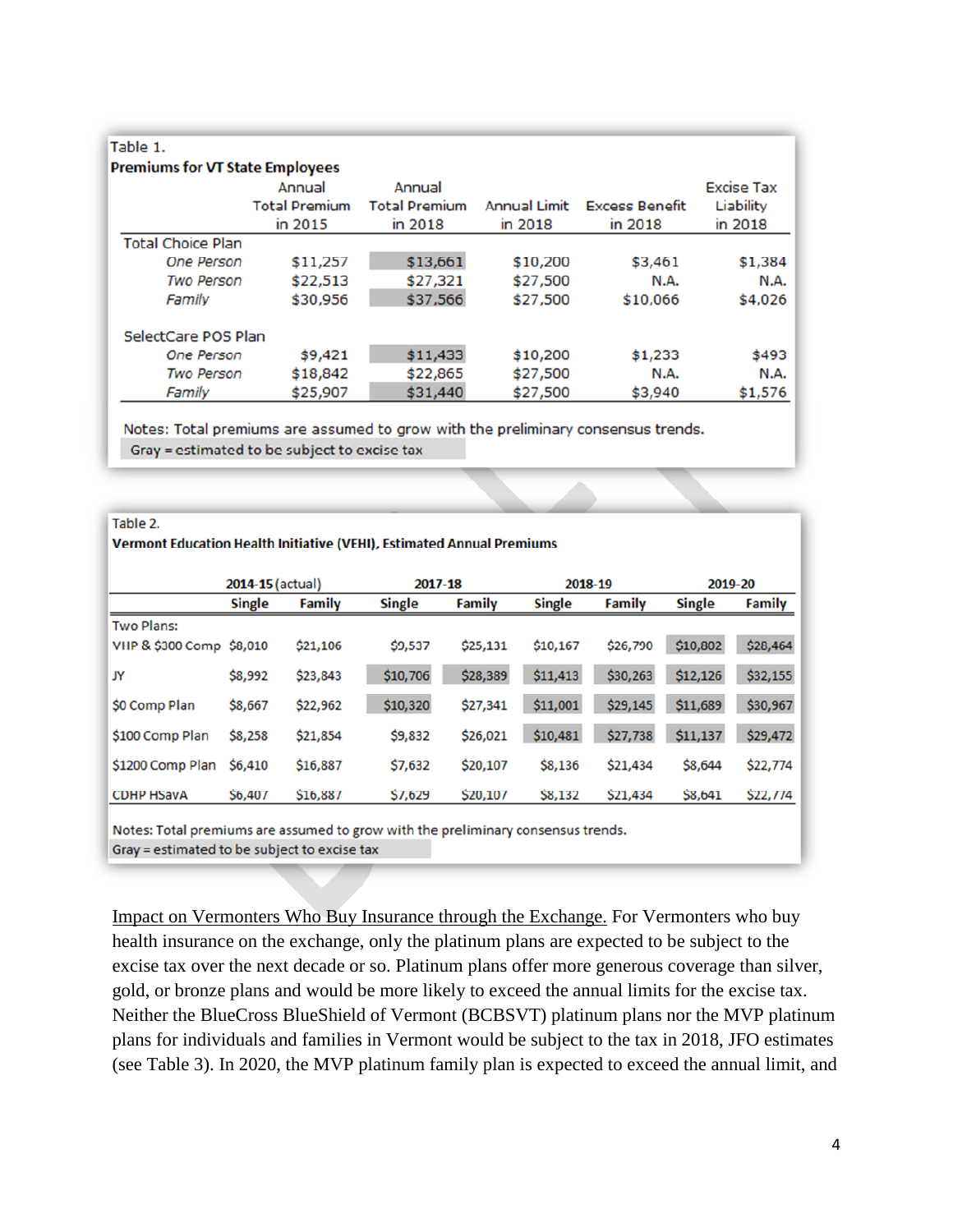both BCBSVT and MVP platinum plans for individuals and families would exceed the annual limits by 2022.

|               |                                                | <b>Estimated Annual Premiums for Platinum Plans Sold on the Exchange</b> |          |          |
|---------------|------------------------------------------------|--------------------------------------------------------------------------|----------|----------|
|               | 2015                                           | 2018                                                                     | 2020     | 2022     |
| <b>BCBSVT</b> |                                                |                                                                          |          |          |
| Single        | \$7,490                                        | \$9,090                                                                  | \$10,295 | \$11,622 |
| Family        | \$21,047                                       | \$25,542                                                                 | \$28,929 | \$32,659 |
| <b>MVP</b>    |                                                |                                                                          |          |          |
| Single        | \$7,761                                        | \$9,419                                                                  | \$10,668 | \$12,043 |
| Family        | \$21,809                                       | \$26,466                                                                 | \$29,976 | \$33,840 |
|               | <b>Estimated thresholds for the Excise Tax</b> |                                                                          |          |          |
| Single        | N.A.                                           | \$10,200                                                                 | \$10,850 | \$11,350 |
| Family        | N.A.                                           | \$27,500                                                                 | \$29,250 | \$30,650 |

Gray = estimated to be subject to excise tax

#### **What level of awareness exists in the public sector regarding the Cadillac tax?**

Awareness of the new excise tax on high-value health insurance plans is gaining steam, and some organizations that oversee health insurance plans for public employees are already planning for its impending implementation.

For example, officials in both State government and the Vermont State Employees' Association know about the coming excise tax and recognize the need to take it into account when they begin bargaining the next contract for State employees in the fall of 2015. That contract negotiation will determine the benefit package for State employees between July 2016 and June 2018 and will therefore include plans that could be subject to the new tax in calendar year 2018.

VEHI is using an outside benefits consultant to help navigate the costs and implications of the new excise tax on high-value tax plans and awaits further guidance from the federal government.

The Vermont League of Cities and Towns is aware that a few of their cities as well as many employees of smaller towns who purchase platinum plans on the exchange will face the new excise tax. All employers with 50 or fewer employees currently use the exchange to purchase health insurance for their employees, with the vast majority purchasing platinum plans. Town governments with 50 or fewer employees fall into this category. By 2016, all towns with 100 or fewer employees will use the exchange. At that time, it is likely that only the largest cities in Vermont will maintain their own self-insured health insurance plans. In 2018 when the excise tax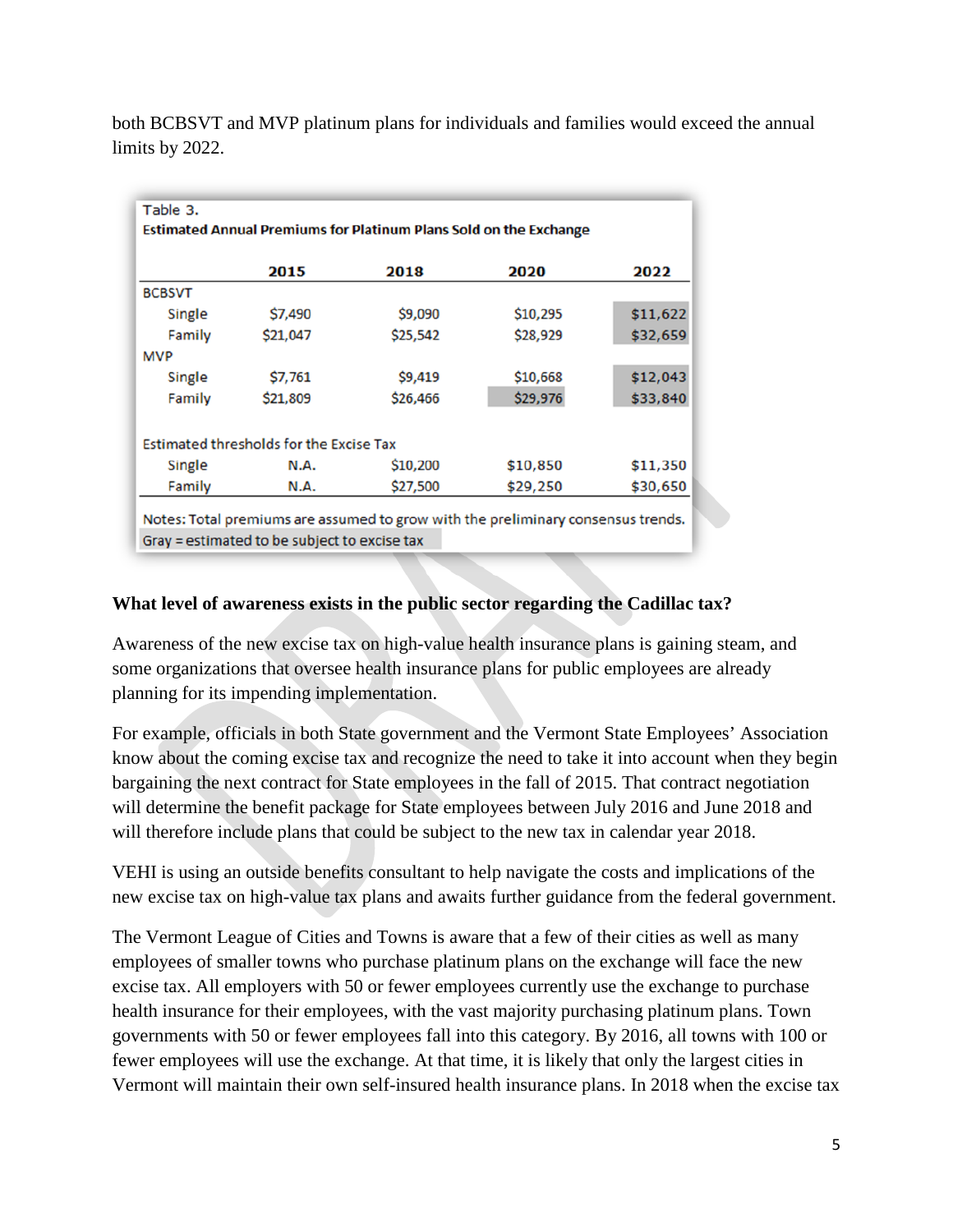goes into effect, the excise tax as it applies to platinum plans on the exchange could affect a number of Vermont cities and towns.

Around the country, some state and local governments have already indicated a need to take action. The New York Times noted in 2013 that cities and towns across the country are pushing municipal unions to accept cheaper health benefits in anticipation of the Cadillac tax. If municipalities and unions can reduce their health care costs, perhaps by increasing the amounts employees are required to pay in out-of-pocket expenses and increasing their deductibles, they may avoid the excise tax; if they cannot, the price of the tax in 2018 could be substantial.

In New Jersey, Governor Chris Christie has warned that taxpayers will have to pay \$261 million for public employee health benefits that exceed the threshold in 2018. The Cadillac tax is expected to reach \$837 million in that State four years later.

A blog entry by Physicians for a National Health Program suggests that "cities including New York and Boston, and school districts from Westchester County, N.Y., to Orange County, Calif., are warning unions that if they cannot figure out how to rein in health care costs now, the price when the tax goes into effect will be steep, threatening raises and even jobs."

#### **How is the private sector responding to the Cadillac tax?**

Some private employers are already taking actions to mitigate the cost of the Cadillac tax. Because health care costs are expected to rise more rapidly than the annual limits for the excise tax in the future, a growing number of health insurance plans likely will be subject to the tax in years beyond 2018. Many analysts believe that the response by employers to the Cadillac tax will be mixed. Some employers will pay the new tax to maintain their high-value health insurance plans, perhaps passing along some of the added cost to their employees. Other employers will take actions to reduce the generosity of their plans to avoid payment of the new tax.

A couple of recent surveys of private employers provide details on how employers are responding to the new excise tax. In general, high-value plans could be cut back by increasing deductibles and co-pays and limiting reimbursement amounts through the use of networks or other structures that change the delivery of health care. Alternatively, employers could keep their high-value plans and pass along some or all of the new excise tax to employees or stop offering health insurance at the workplace because the exchange is available.

A recent analysis of large U.S. employers by Towers Watson finds that roughly one-half of large U.S. employers will be hit with the excise tax in 2018; by 2023, 82 percent of all plans, public and private, will likely be impacted by the Cadillac tax. According to the survey, private employers are planning either to reduce the cost of their plans explicitly, pass on the tax to their employees, or give employees a stipend of taxable dollars and encourage them to purchase coverage through a public or private insurance exchange.